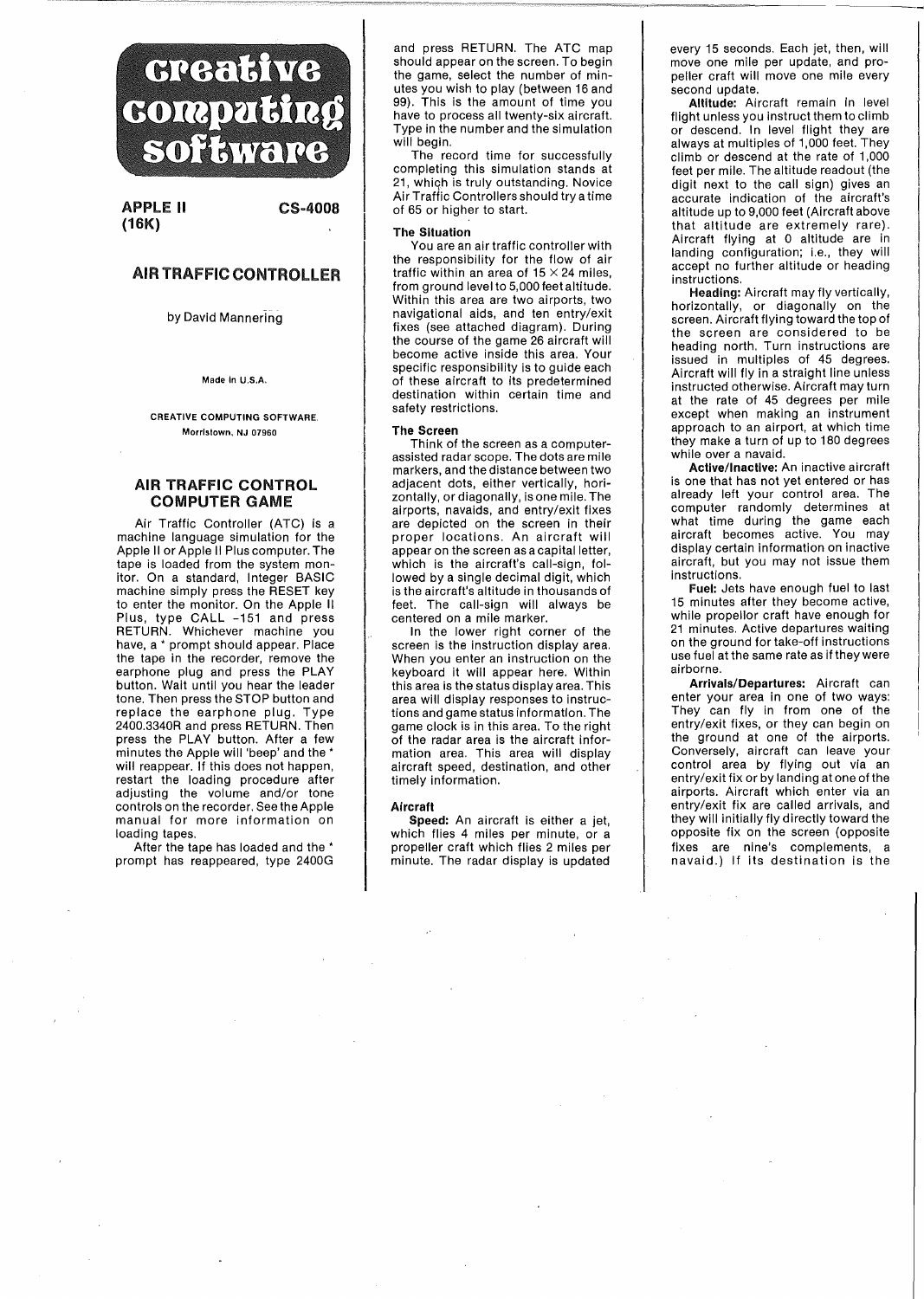opposite fix it will continue straight ahead. If its destination is an airport it will hold (circle) at the navaid (this assumes that you have not instructed it to do otherwise). Departures become active on the ground at an airport, but will not become airborne until you give the instruction to do so. After it is instructed to take off it will appear airborne one mile from the airport flying on the approach heading for that airport. It will be at 1,000 feet at climbing toward its assigned altitude.

**General:** Aircraft are updated in alphabetical order. When two or more aircraft occupy the same position on the screen, the last one updated will be displayed regardless of altitude.

### **Requirements**

All aircraft with destinations of entry/exit fixes must exit via their proper fix (it must be the last position occupied before they leave the screen) and they must be level at 5,000 feet at that fix. Failure to meet these conditions results in a boundary error.

All active aircraft must be separated by at least 3 miles or at least 1,000 feet of altitude at all times. Failure to adhere to this separation results in a conflict error. Aircraft that are climbing or descending are considered to be at both their old and new altitude for conflict purposes. Departures assigned take-off instructions but not yet airborne are at 0 altitude. Updates occur in alphabetical order with each aircraft checked against all other aircraft which are assumed to be stationary in position and altitude.

An aircraft must reach its destination before it runs out of fuel.

All aircraft must reach their destinations before the game clock reaches O.

A landing aircraft must be landing at its destination airport, level at 0 altitude, and flying the approach heading for the airport (see approach headings). Failure to meet these conditions will cause a "go around" when the aircraft reaches an airport. A "go around" results in the aircraft climbing or descending to 1,000 feet and continuing on its last issued heading. Aircraft are assumed to be landing at the first airport encountered after an "AO" instruction (see instructions). This is the only error that will not end the game.

### **Instructions**

To issue an instruction to a specific aircraft, first enter the aircraft's call sign (a capital letter), then enter the letter signifying the type of instruction (A for altitude, L for left turn, R for right turn), then enter a digit to indicate the magnitude of the instruction (0-5).

After being given an "A" instruction, the aircraft will climb or descend at the rate of 1,000 feet per mile until reaching the assigned altitude. The top of your area is 5,000 feet, and you will be unable to climb an aircraft higher than that; however, all arrivals will enter your area above 5,000 feet and you may leave them at their initial altitude as long as you want. When you descend them they cannot be stopped before reaching 5,000 feet (most arrivals will be at 6,000', but to avoid conflicts the computer assigns aircraft due to become active within two minutes of another at the same fix different altitUdes). "AO" causes the aircraft to descend to 0 altitude, but it also causes the aircraft to ignore all further instructions. It should only be issued when the aircraft is about to land.

To instruct an aircraft to take-off, you merely assign it an altitude (do not assign it 0). It will become airborne on the next appropriate update and climb to the assigned altitude on the approach heading for the airport. After an aircraft takes-off, it may take a few moments for its report in the aircraft information area to be erased.

After being issued an "L1-L4" instruction the aircraft will continue straight ahead for one mile, then turn left at the rate of 45 degrees per mile until the assigned turn is completed. The "LO" instruction causes the aircraft to fly straight ahead until encountering a navaid, at which time it begins to make continuous left 45 degree turns, which results in it flying in a circle which intersects the navaid (see diagram). This is known as holding. It will continue to hold until instructed to do otherwise. The "L5" instruction causes the aircraft to fly straight ahead until encountering a navaid, at which time it assumes the approach heading for # airport. It assumes this heading immediately, not at the rate of 45 degrees per mile.

The "R1-R4" instruction works just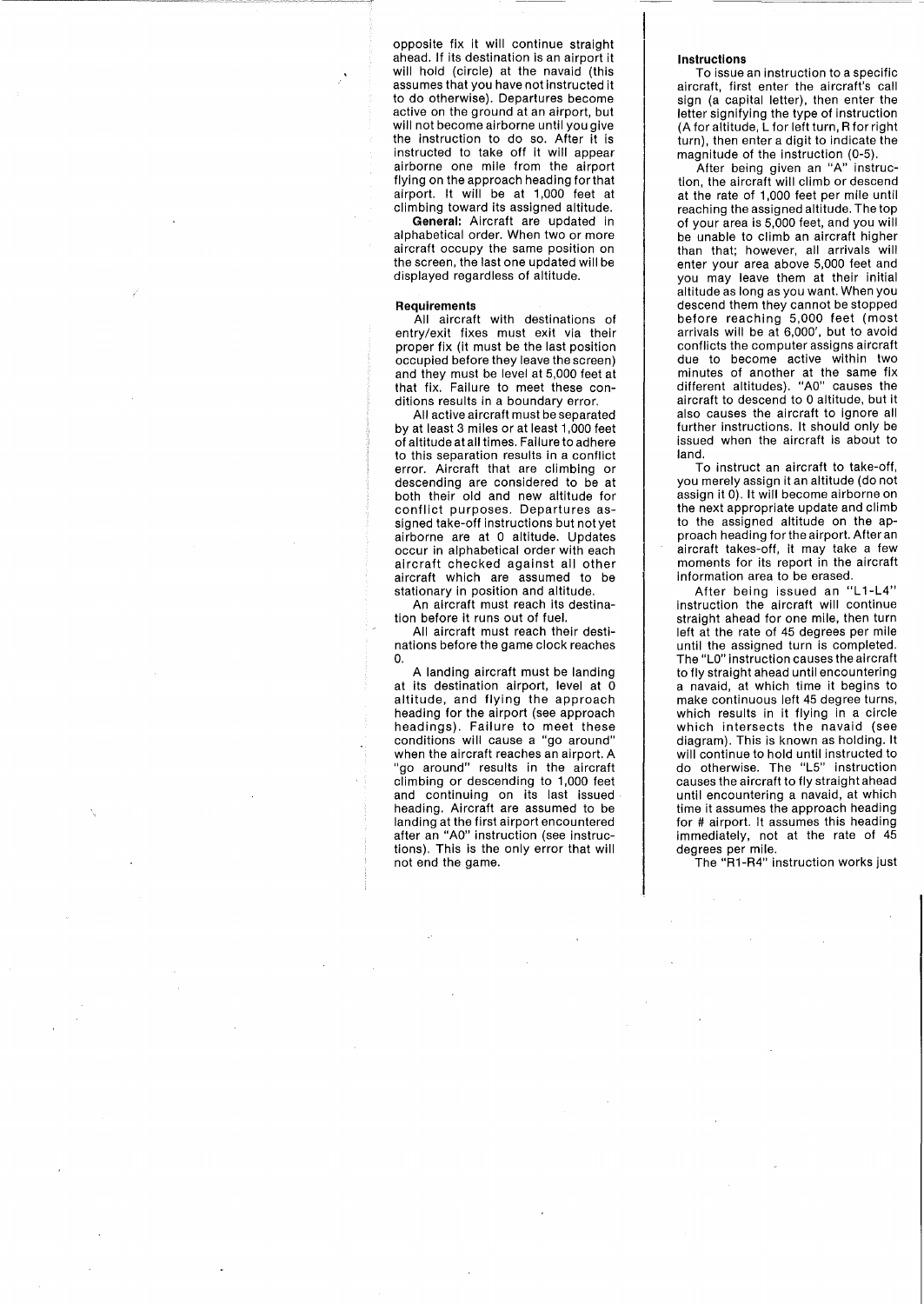like "L1-L4" except the turns are toward the right. The "RO" instruction causes the aircraft to fly straight ahead. This is useful for allowing an aircraft to fly over a navaid it was previously assigned to hold at, and to

stop turns before they are completed. The "R5" instruction works just like "L5" except the heading assumed is the approach heading for % airport. Here is a chart of aircraft instructions:

|   | А               |             | R              |
|---|-----------------|-------------|----------------|
| 0 | Descend to 0'   | Hold at     | Continue       |
|   | Cleared to land | Navaid      | Straight ahead |
| 1 | Climb/Descend   | Turn left   | Turn right     |
|   | to 1,000'       | 45 degrees  | 45 degrees     |
| 2 | Climb/Descend   | Turn left   | Turn right     |
|   | to 2,000'       | 90 degrees  | 90 degrees     |
| 3 | Climb/Descend   | Turn left   | Turn right     |
|   | to 3,000'       | 135 degrees | 135 degrees    |
| 4 | Climb/Descend   | Turn left   | Turn right     |
|   | to 4,000'       | 180 degrees | 180 degrees    |
| 5 | Climb/Descend   | Cleared for | Cleared for    |
|   | to 5,000'       | # Approach  | % Approved     |

**Approach headings:** The approach heading for the # airport is due north toward fix 0; for the % airport it is northeast toward fix 2. All landings must be made on these headings and all departures will be made on these headings. You may assign a turn to a departure after it is cleared for take-off, but not before.

If an aircraft is already holding, "LO" has no effect, "L5" and "R5" cause the appropriate heading to be assumed when the aircraft next reaches the navaid in its holding circle. All other instructions operate as normal. All inbounds have been initially assigned to hold.

### **Information Requests**

To request information on a specific aircraft, enter the aircraft's call sign, then press RETURN. The information will appear at the bottom of the information area on the screen, to the right of the clock, in the following format:

Call sign, speed, altitude, (space), initial airport or fix, (arrow), destination, (space), fuel, (space), heading

The speed will either be 'J' for jet or 'P' for prop. Altitude is in thousands of feet. Airports and fixes are as displayed

on the map (If the aircraft is active, its current position, which may be a dot, will be displayed instead of its initial position). Heading is displayed as one or two upper-case letters (N is north, NE is northeast, etc.). Fuel is displayed in minutes remaining, and will be a plus if it's 10 or more. Here is an example:

### U6J 2->#  $+SW$

This request may be made of active aircraft only.

One minute before inbounds and overflights become active, they will appear in the aircraft information area in the above format. You will then have one minute to prepare for their arrival on the screen. Departures will appear in the information area as they become active. You may then clear them for take-off if you wish, or you can leave them on the ground. They will stay in the information area until cleared. Arrivals and overflights disappear from the information area as soon as they appear in your control area. You must then do a specific information request if you have forgotten where they were going or if you want a fuel check.

### **Responses**

**After entering an instruction or**<br> **Commation** request, press the information request, press RETURN key. If your entry has been processed it will be acknowledged with "ROGER" in the status area. If you attempt to issue an instruction to an inactive aircraft, to an aircraft after it has been given an "AO" instruction (unless it has performed a "go around"), or a turn to a non-clearedtakeoff departure, UNABLE will appear in the status area. No further entries will be processed until the status area is cleared, which you can do by pressing any key, or by letting it clear automatically in a few seconds.

You will be unable to enter any character which is not part of an instruction or request. To delete an entry before RETURN has been pressed, press any key that will not make a legal command.

No entries may be made during an update, which lasts less than a second. Once you begin an entry you will have only a few seconds to complete it before the computer clears it from the instruction area. If you do not receive a "ROGER," your entry was not processed.

### **Clock**

At the beginning of the game you are asked to enter a clock setting. This must be a decimal number between 16 and 99. The first clock advance comes in about 15 seconds. After that they are (approximately) one minute apart. No aircraft becomes active until the clock has advanced once. This gives you enough time to study the arrivals due in one minute. No aircraft becomes active during the last 15 minutes of the game. This is to give you time to handle all aircraft before the time runs out.

Entries made during a minute will affect clock speed. In no case may more than 16 entries be made in a single minute. To speed up the clock during periods when nothing is happening, tap the return key until the clock advances.

Since 26 aircraft· become active regardless of game length, it follows that the smaller the initial clock setting, the more difficult the game. In practice, settings above 60 or so tend to produce a dull game, whereas settings below about 20 are nearly impossible to win. 99 is good only for getting the feel of an